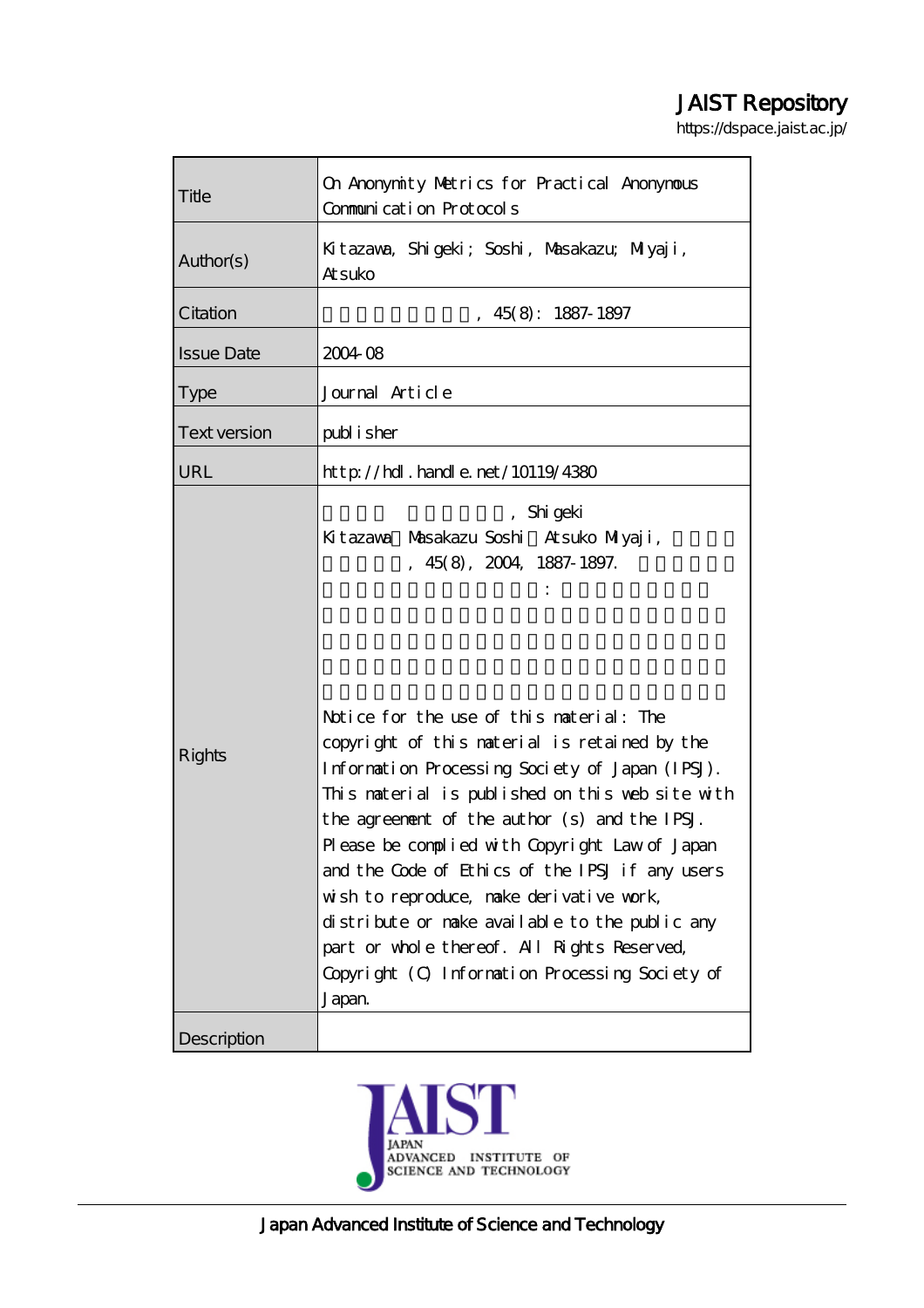## **On Anonymity Metrics for Practical Anonymous Communication Protocols**

SHIGEKI KITAZAWA,<sup>†</sup> MASAKAZU SOSHI<sup>††</sup> and ATSUKO MIYAJI<sup>††</sup>

Anonymous communication protocols are indispensable to protect users' privacy in open networks such as the Internet. Therefore they have wide application, e.g., electronic voting, and enormous research has been conducted on them. However, since it is difficult to devise general 'anonymity metrics' for practical anonymous protocols such as Crowds, few attempts have been made so far to establish such measures. Therefore, toward anonymity evaluation of practical anonymous networks, first we propose and formalize two novel anonymity metrics for practical anonymous communication networks. Next we shall discuss whether or not deterministic protocols can provide anonymity efficiently in terms of computational complexity. Unfortunately, we can show that it is difficult to build efficient anonymous networks only by means of deterministic approaches. We also run simulation experiments and discuss the results.

#### **1. Introduction**

Anonymous communication networks are indispensable to protect privacy of users in open networks such as the Internet. Therefore they have wide application, e.g., electronic voting, and enormous research has been conducted on them  $1)$ ∼5),12),15)∼19),22). The simplest way of establishing anonymous networks is given as follows. When Alice sends a message to Bob anonymously, she first dispatches it to a trusted *proxy* (or anonymizer) and then the proxy forwards the message to Bob. Consequently Bob cannot know who originally injected the message into the network and thus anonymous communication is achieved. This is essentially the same as what Anonymizer does<sup>2)</sup>. In this paper, an entity which initiates anonymous communication is called an *initiator*, and an entity for which messages of the initiator are destined is called a *responder*. Furthermore, we use the terms 'proxy' and 'node' interchangeably in this paper.

Anonymous networks, however, could not be useful unless we can evaluate anonymity properties provided by them. Unfortunately, although we can analyze anonymity of some anonymous protocols in a rigorous manner  $(1),4),5$ , from a practical point of view, such protocols would often degrade efficiency or incurs some cost. For example, Ref. 5) requires a lot of servers and Ref. 4) is quite ineffective.

On the other hand, with respect to practical anonymous networks  $^{2}$ ,  $^{12}$ ,  $^{15}$ ,  $^{18}$ ,  $^{19}$ ,  $^{11}$  it is difficult to evaluate anonymity attained in the networks. This is mainly due to the lack of *anonymity metrics* for practical anonymous networks.

However, since it is difficult to devise general anonymity metrics for practical anonymous networks such as Crowds<sup>19)</sup>, although several attempts for them have been made so  $far^{6}(0,19),21(0,23),25$ , none is considered to be perfect.

For example, let us consider *the degrees of anonymity* discussed by Reiter and Rubin 19). They are general and useful, although, at the same time they are informal as Reiter and Rubin themselves mentioned. Furthermore, unfortunately, Díaz, et al.  $^{6)}$  suggested that the anonymity degrees do not take into consideration situations where an attacker can determine an appropriate probability distribution for the initiator of a message within the anonymity set and thus she is distinguishable by the attacker.

Therefore, toward anonymity evaluation of practical anonymous networks, first we propose two novel anonymity metrics for practical anonymous communication networks

*<sup>†</sup>* Mitsubishi Electric Corporation Information Technology R&D Center

*<sup>††</sup>* School of Information Science, Japan Advanced Institute of Science and Technology

However, to be fair, we also point out that a quite effective and robust MIX network is proposed by Jakobsson and Juels<sup>14</sup>).

Our work was in part inspired by Reiter and Stubblebine 20), although it discusses authentication metrics. They argued that the notion of path independence can be regarded as authentication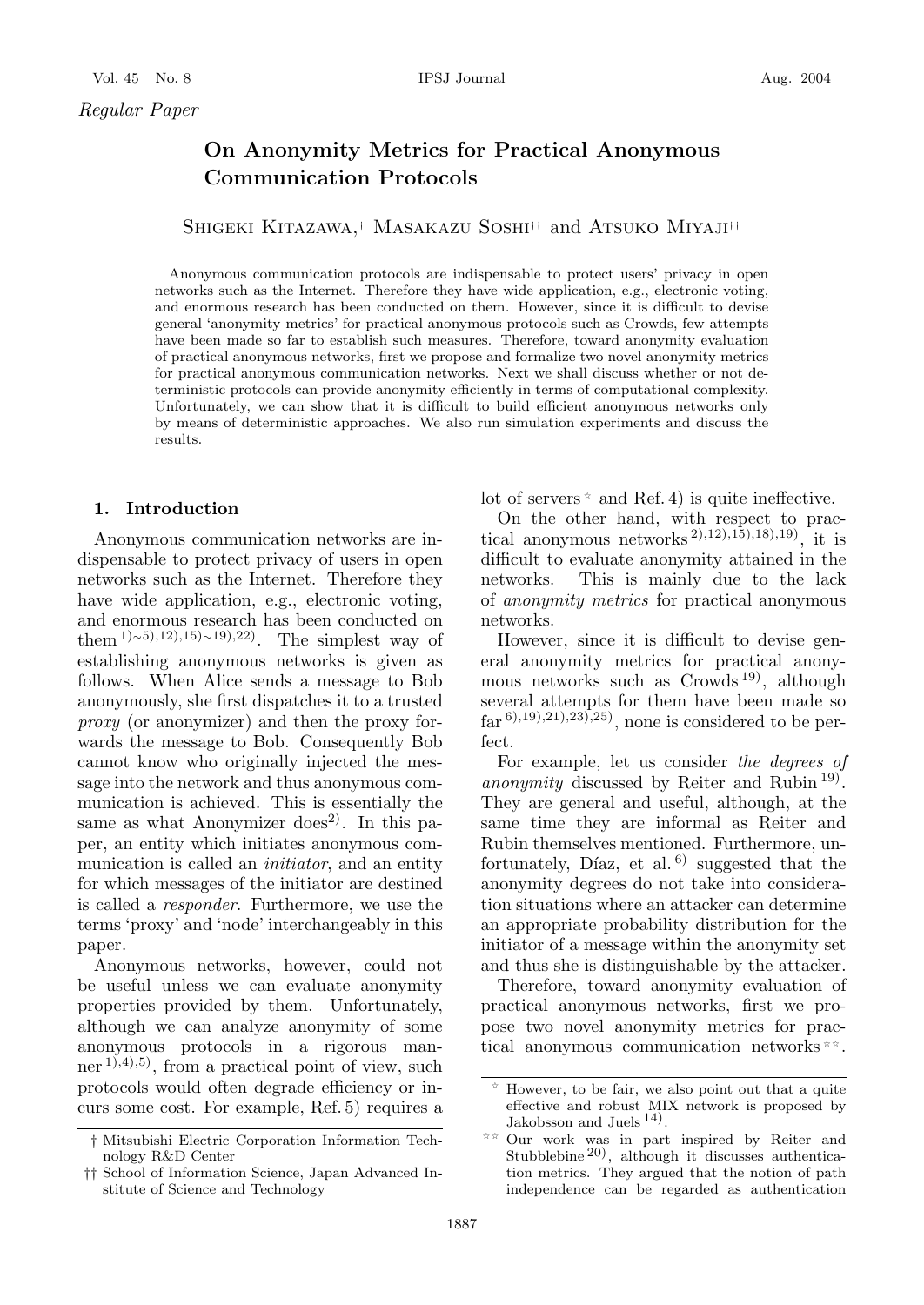Anonymity metrics proposed in this paper are based on the following observations:

- ( 1 ) Generally speaking, anonymous networks have several intermediate proxies en route from an initiator to a responder. In such a case, as the number of the intermediate proxies increases, i.e., the path that messages in anonymous communication follows becomes longer, anonymity provided by the anonymous protocols becomes higher  $^{3),18),19},^{22)}$ . On the other hand, communication costs, which can be represented by communication paths, cannot be infinitely high. Due to performance reasons, constraints by network architectures, and so on, the costs are under restriction to some degree.
- ( 2 ) As discussed above, the most primitive form of anonymous communication is via one or more proxies. Hence, if an initiator wants to communicate with several *distinct* responders anonymously and she can always choose an intermediate trusted proxy on the path to every responder , then such anonymous networks can afford desirable anonymity.

Later in this paper, from the viewpoints as discussed above, we formalize the anonymity metrics for practical anonymous networks.

Next we shall discuss whether or not deterministic anonymous networks can provide anonymity efficiently in terms of computational complexity. Unfortunately, we can show that we have little hope of efficient anonymous networks only by means of deterministic approaches.

As a result we need to invent practical anonymous networks by probabilistic or heuristic means. Hence we consider several possible (practical) anonymous protocols, run simulation experiments for them, and discuss the results. Simulation results show that we can enhance anonymity only by taking into consideration the neighborhood nodes. Especially, anonymous protocols considered in the experiments suggest some possible extensions to the famous Crowds anonymous system.

The rest of the paper is organized as follows. In Section 2 we propose novel anonymous metrics and discuss various aspects of them. In Section 3 we run simulation experiments to investigate heuristic approaches. Finally, we conclude this paper in Section 4.

## **2. Proposed Anonymity Metrics and Evaluation**

In this section, we propose and discuss two anonymity metrics for practical anonymous networks.

As stated in Section 1, our proposed metrics are briefly summarized as follows:

- ( 1 ) anonymity properties with respect to communication paths, and
- ( 2 ) anonymity properties with respect to the possibility of selecting trusted proxies.

In this section, we first present the background of each anonymity metrics and then formalize the two metrics. Next we discuss whether or not deterministic protocols can provide anonymity efficiently in terms of computational complexity. Unfortunately, we can show that we have little hope of efficient anonymous networks only by means of deterministic approaches.

### **2.1 Anonymity Metric (1) 2.1.1 Background**

- ( 1 ) Generally speaking, as the number of the intermediate proxies on anonymous communication path increases, anonymity provided by the anonymous network becomes higher.
- ( 2 ) On the other hand, communication costs cannot be infinitely high. Due to performance reasons, constraints by network architectures, and so on, the costs are under restriction to some length.

Issues of increasing anonymous communication paths to enhance anonymity (or security) have been discussed so far by many researchers. For example, Chaum addressed the issue of *cascading* MIXes in his seminal work<sup>3)</sup> for the first time. Furthermore, Goldschlag et al. discussed a loose routing scheme in Onion routing, which adds more hops to Onion chains to increase security  $10$ .

metrics. Then they formalized the problems of locating maximum set of independent authentication paths as Bounded Disjoint Paths and Bounded Connective Paths and showed that the two problems are not solvable in polynomial-time. Hence heuristics approaches are required, so that they ran some simulation experiments and demonstrated the effectiveness of their work.

Note that this situation is different from the one where the initiator dynamically chooses different paths to a single designated responder. The latter case could be vulnerable to a *predecessor* attack  $^{25}$ ) (a similar situation is discussed in Ref. 19)), but the former is not what the predecessor attack supposes. This is further discussed in Section 2.2.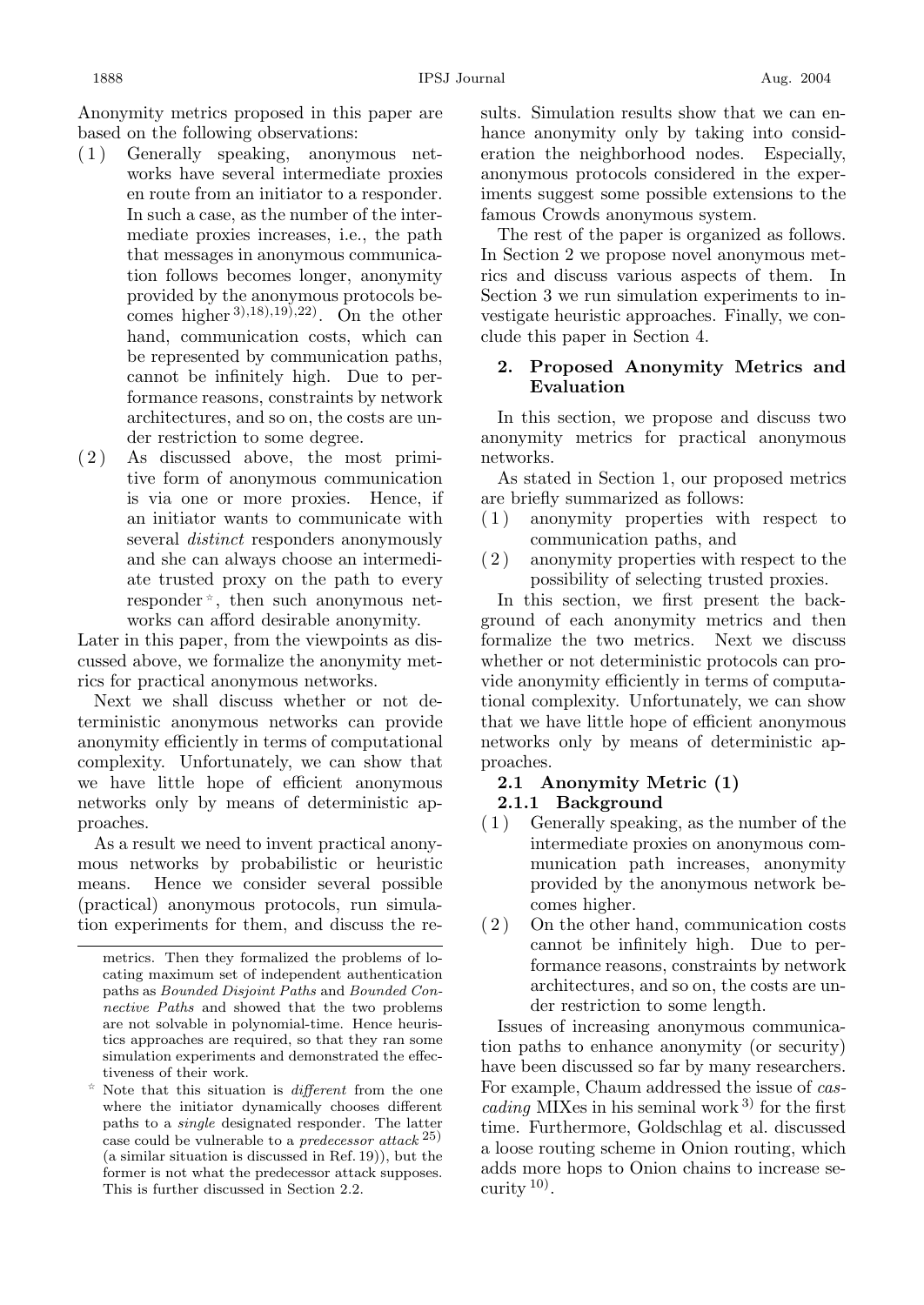larger. Henceforth we suppose that we are given a function which assigns the value to each node and we call the function *cost function* . The assigned values are called *cost values*. Given a network system, it would be straight-

forward to define cost functions. With respect to privacy functions, we can consider various ways of deriving them. For instance, in the simplest case, we can assign one to each node as its privacy value. Then the sum of the privacy values of the nodes on an anonymous communication path exactly means the hop count and it well expresses a situation where the degree of anonymity becomes higher as the path gets longer.

We can consider a bit more elaborate example. Note that ISO defines the international standard for security system evaluation, i.e., ISO  $15408^{13}$ . In the standard, 'Security Functional Requirements' prescribes several privacy conditions (Class FPR: Privacy), that is, FPR AANO Anonymity, FPR PSE Pseudonymity, FPR UNO Unobservability, and FPR UNL Unlinkability, some of which are further divided into a few levels. Now let us take a look at FPR AANO Anonymity, which has two levels. Moreover, let us suppose that we assign some privacy value to each system, according to its level of FPR AANO, i.e., (i) no FPR AANO rating, (ii) FPR AANO.1, or (iii) FPR AANO.2. In such a case, the sum of the privacy values indicates the level of anonymity of the anonymous path with respect to FPR AANO Anonymity.

Finally, we can take advantage of various available rating methods such as those used in reputation systems  $(7)$ , $(8)$ .

In summary, privacy and cost functions provide abstraction for anonymity properties as mentioned above. In the rest of this paper, we suppose that these two functions are given in advance. However, as shown later, it is shown that even if such functions are available, effective anonymous communication networks can hardly be built only by means of deterministic methods.

#### **2.1.2 Formalization and Evaluation**

In this section, we formalize the anonymity metric discussed in Section 2.1.1.

First, a network is supposed to be represented

discussed in further details the trade-off laid between the increase of anonymity and performance degradation due to the increase of path lengths  $(19)$ . This is summarized as follows. Let  $p_f$  be the forwarding probability of messages by jondos in Crowds. In order to evaluate anonymity provided by Crowds, they calculated the probability that the initiator is the immediate predecessor of a collaborator (attacker) on the path. It is given by  $\frac{n-p_f(n-c-1)}{n}$ , where  $n$  and  $c$  are the numbers of the crowd and the collaborators, respectively. From this expression we can immediately see that as  $p_f$ increases, the probability that the initiator is exposed decreases (i.e., anonymity enhances). However, note that the increase of the forwarding probability  $p_f$  also implies the increase of path lengths. A simple calculation can yield that the expected length of a path in Crowds is  $\frac{p_f}{1-p_f}$  +2 (you can find its derivation in Ref. 19)). Again we can easily see that as  $p_f$  increases, the average path lengths also increase. Reiter and Rubin concluded that "... multiple types of crowds should exist: those employing a small  $p_f$ for better performance but less resilience to collaborating jondos ..., and those using a large  $p_f$  to increase security with a cost of performance." For more details on the trade-off between anonymity and performance due to the increase of path lengths, consult Ref. 19).

However, it is Reiter and Rubin that have

Now we are in a position to model anonymity properties just discussed. First, in order to develop an abstract model for evaluating anonymity from the viewpoint of the item ( 1 ) above, assume that some value is assigned to each node in the network. Moreover, assume that anonymity afforded by anonymous communication can be estimated by adding the value of each node on the path. In other words, a larger value of the sum indicates a higher level of anonymity. Henceforth we suppose that we are given a function which assigns the value to each node and we call the function *privacy function*. The assigned values are called *privacy values*.

On the other hand, communication costs are usually constrained from the viewpoint of the item ( 2 ). To express such a situation, let us assume that some value, which is apart from the privacy value of the node, is assigned to each node. Then as the sum of the values on a path becomes larger, the cost of the path becomes

Alternatively, we can assign a cost value to a communication link. However, for simplicity, in this paper we model it as is given above.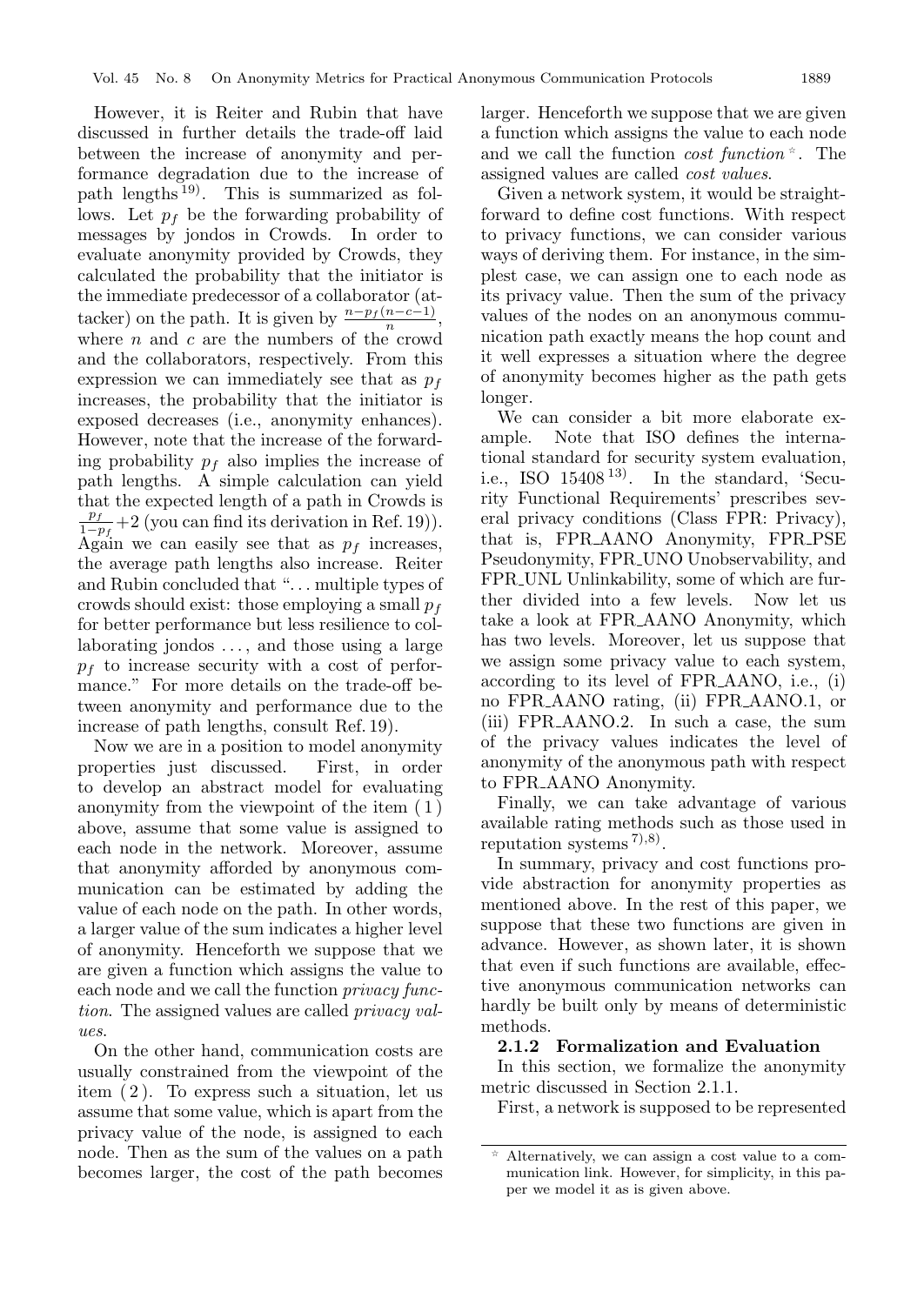by a directed graph  $G = (V, E)$ . Here V is a set of nodes (proxies) and  $E$  is a set of directed edges. In general  $E \subseteq V \times V$  holds.

Hereinafter in this paper we denote an initiator and a responder by s and  $d \in V$ , respectively, unless explicitly stated. Moreover, as discussed in Section 2.1.1, we assume that privacy function  $P : V \to N$  and cost function  $C: V \to N$  are given. Here N is a set of non-negative integers.

Now we are ready to define the anonymity metric as follows:

**Definition 1** In a directed graph G, with respect to a path respect to a path  $v_1 (= s)$ ,  $v_2, \ldots, v_n (= d)$ , if  $\sum_{i=1}^n \mathcal{P}(v_i) \geq p$  and  $\sum_{i=1}^n \mathcal{C}(v_i) \leq c$ , then we call the path *(*p*,* c*)-anonymous*.

Next we shall discuss whether or not deterministic protocols can efficiently provide anonymity in terms of the metric. For that purpose, we define a decision problem corresponding to the anonymity metric as follows:

**Problem 1**  $((p, c)$ -anonymity)

**[INSTANCE]** A directed graph  $G = (V, E)$ , s,  $d \in V$ , and privacy function  $P: V \to N$  and cost function  $C: V \to N$ .

**[QUESTION]** Is there a  $(p, c)$ -anonymous path from  $s$  to  $d$ ?

Now we can prove Theorem 1.

**Theorem 1**  $(p, c)$ -anonymity is NP complete.

Proof: Given G, privacy function P, cost function C, and a path  $v_1(= s)$ ,  $v_2, \ldots, v_n$  (= d), it should be obvious that in polynomial time we can determine whether or not the path is  $(p, c)$ -anonymous. Thus we can construct a non-deterministic algorithm to solve  $(p, c)$ -anonymity in polynomial time and consequently  $(p, c)$ -anonymity is in NP.

Now we show that "PARTITION", which is known to be NP-complete, is polynomially reducible to  $(p, c)$ -anonymity. PARTITION is defined as follows  $9$ :

**Problem 2** (PARTITION)

**[INSTANCE]** A finite set  $A = \{a_1, a_2, \ldots, a_n\}$ and a size function  $w : A \to N$ .

**[QUESTION]** Is there a subset  $A' \subseteq A$  such that  $\sum_{a \in A'} w(a) = \sum_{a \in A-A'} w(a)$ ?

When we are given an arbitrary instance of PARTITION, we construct the following graph

 $G = (V, E)$ , and define privacy function  $\mathcal{P}$ , cost function  $\mathcal{C}$ , and the privacy and cost values  $p$ and c respectively.

$$
V = \{a_{1,0}, a_{2,0}, \dots, a_{n,0}, a_{(n+1),0}\}\
$$

$$
\cup \left(\bigcup_{i=1}^{n} \{a_{i,1}, a_{i,2}\}\right)
$$

$$
E = \left(\bigcup_{i=1}^{n} \{(a_{i,0}, a_{i,1})\}\right) \cup \left(\bigcup_{i=1}^{n} \{(a_{i,0}, a_{i,2})\}\right)
$$

$$
\cup \left(\bigcup_{i=1}^{n} \{(a_{i,1}, a_{(i+1),0})\}\right)
$$

$$
\cup \left(\bigcup_{i=1}^{n} \{(a_{i,2}, a_{(i+1),0})\}\right)
$$

$$
\mathcal{P}(a_{i,1}) = \mathcal{C}(a_{i,1}) = w(a_i) \qquad (i = 1, \dots, n)
$$

$$
\mathcal{P}(a_{i,2}) = \mathcal{C}(a_{i,2}) = 0 \qquad (i = 1, \dots, n)
$$

$$
\mathcal{P}(a_{i,0}) = \mathcal{C}(a_{i,0}) = 0 \qquad (i = 1, \dots, n+1)
$$

$$
p = c = \frac{1}{2} \sum_{i=1}^{n} w(a_i)
$$

where  $a_{i,0} = s$  and  $a_{(n+1),0} = d$ .

To illustrate the above reduction, for example we depict in **Fig. 1** the reduction where the instance of PARTITION is  $A = \{a_1, a_2, a_3\},\$  $w(a_1) = 3, w(a_2) = 5, w(a_3) = 2.$ 

Let us now suppose that PARTITION has a solution  $A' = \{a_{i_1}, a_{i_2}, \ldots, a_{i_j}\}.$  Without loss of generality, assume that  $i_1 < i_2 \ldots < i_j$ . In such a case we define a function  $\delta$  as follows:

$$
\delta(k) = \begin{cases} 1 & \text{if } k = i_l \text{ for some } l \\ 2 & \text{otherwise} \end{cases}
$$

By using function  $\delta$ , consider a path  $P = a_{1,0}$ ,  $a_{1,\delta(1)}, a_{2,0}, a_{2,\delta(2)}, \ldots, a_{n,\delta(n)}, a_{(n+1),0}$ . We can readily see that  $P$  is  $(p, c)$ -anonymous in G. This is because  $\sum_{a \in P} \tilde{\mathcal{P}}(a) = \sum_{a \in P} \mathcal{C}(a) =$  $\frac{1}{2}\sum_{i=1}^{n}w(a_i)$  (= p = c). For example, in Fig. 1, the path corresponds to  $a_{1,0}$ ,  $a_{1,1}$ ,  $a_{2,0}$ ,  $a_{2,2}$ ,  $a_{3,0}, a_{3,1}, a_{4,0}.$ 

Conversely, assume that graph  $G$  has a  $(p,$ c)-anonymous path. Let us further assume that  $a_{i_1,1}, a_{i_2,1},\ldots,a_{i_j,1}$  are all nodes such that the second subscript is one. It is now clear that  ${a_{i_1}, a_{i_2}, \ldots, a_{i_j}} \ (= A')$  is a solution of PAR-TITION.

It is well-known that in some NP-complete problems there exist algorithms to find solutions which are never far from optimal ones by more than some specific bounds. They are called *approximation algorithms* <sup>9)</sup>. Unfortunately,  $(p, c)$ -anonymity is so difficult that there does not exist such an approximation al-

Here we model a network in a traditional way. However, we have run simulation experiments while we take into consideration network topologies that conform the topology of the Internet as much as possible. See Section 3.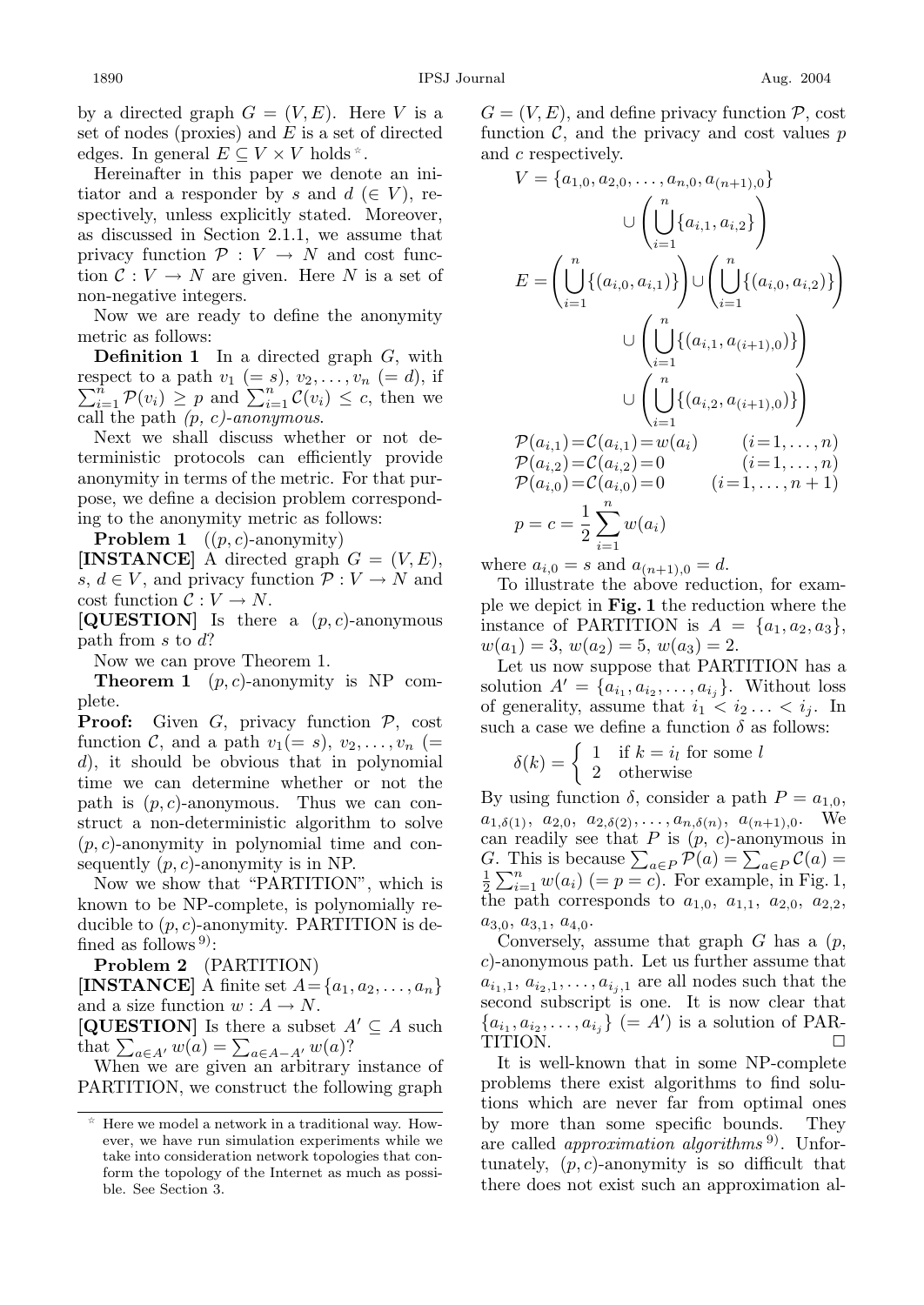

**Fig. 1** Reduction from PARTITION.

gorithm. This will be shown below.

We denote by I an instance of  $(p, c)$ anonymity with some fixed c. Furthermore, a solution by an optimization algorithm that maximizes  $\sum_{i=1}^{n} \mathcal{P}(v_i)$  of I is denoted by OPT(I) (such problems are called *optimization problems*). Obviously  $(p, c)$ -anonymity is no more difficult than a problem to find  $OPT(I)$ and the latter problem is thus NP-hard.

Now we can prove Theorem 2.

**Theorem 2** If  $P \neq NP$ , then there does not exist a deterministic polynomial algorithm (approximation algorithm) A which can guarantee  $|OPT(I) - A(I)| \leq p'$  for a fixed p' and all instances  $I$  of the optimization problems for  $(p,$ c)-anonymity.

**Proof:** We prove this theorem by contradiction. Without loss of generality, assume that  $p'$ is a positive integer.

Suppose that there is an A in Theorem 2. In such a case, by using  $A$ , we can construct a deterministic polynomial algorithm B which can solve  $(p, c)$ -anonymity, which contradicts the assumption  $P \neq NP$ .

B is actually constructed as follows. First we denote by  $I'$  a new instance where privacy function  $P$  is replaced by  $P'$ , which is defined as  $\mathcal{P}'(v) = (p' + 1)\mathcal{P}(v)$ .

Then candidate solutions for  $I'$  are clearly the same as those for  $I$  and the privacy value of a solution for  $I'$  is  $(p' + 1)$  times the corresponding value for  $I$ . Now note that every solution for I' is a multiple of  $p' + 1$  and that  $|OPT(I') - A(I')| \leq p'$  holds. So it must hold that  $|\hat{OPT}(I') - A(I')| = 0$  and finally we can conclude that  $|OPT(I) - B(I)| = |OPT(I') -$ 

 $A(I')|/(p'+1) = 0$ . However, the fact also means that we can find  $OPT(I)$  in polynomial time. This is a contradiction.  $\Box$ 

#### **2.2 Anonymity Metric (2)**

In this section we propose and discuss another anonymity metric.

#### **2.2.1 Background**

As discussed in Section 1, the most primitive form of anonymous communication is via one or more proxies. However, in practical anonymous communication networks, it is not always possible to select a trusted proxy when an initiator anonymously sends messages to a responder because of the network topology or the locations of the initiator or responder. Moreover, we cannot trust all proxies in the network.

Hence, if an initiator wants to communicate with several *distinct* responders anonymously and she can always choose an intermediate trusted proxy on the path to every responder, then such anonymous networks can afford desirable anonymity.

Note that this situation is *different* from the one where the initiator dynamically chooses different paths to a *single* designated responder. The latter case, especially when the attackers can identify the anonymous communication stream in the paths, could be vulnerable to a *predecessor attack* 25) (a similar situation is discussed in Ref. 19)). On the other hand, notice that we are now supposing the situation where an initiator wants to communicate with *multiple and different* responders. Then the initiator tries to choose an intermediate trusted proxy on the path to each responder. In this case the anonymous communication streams are differ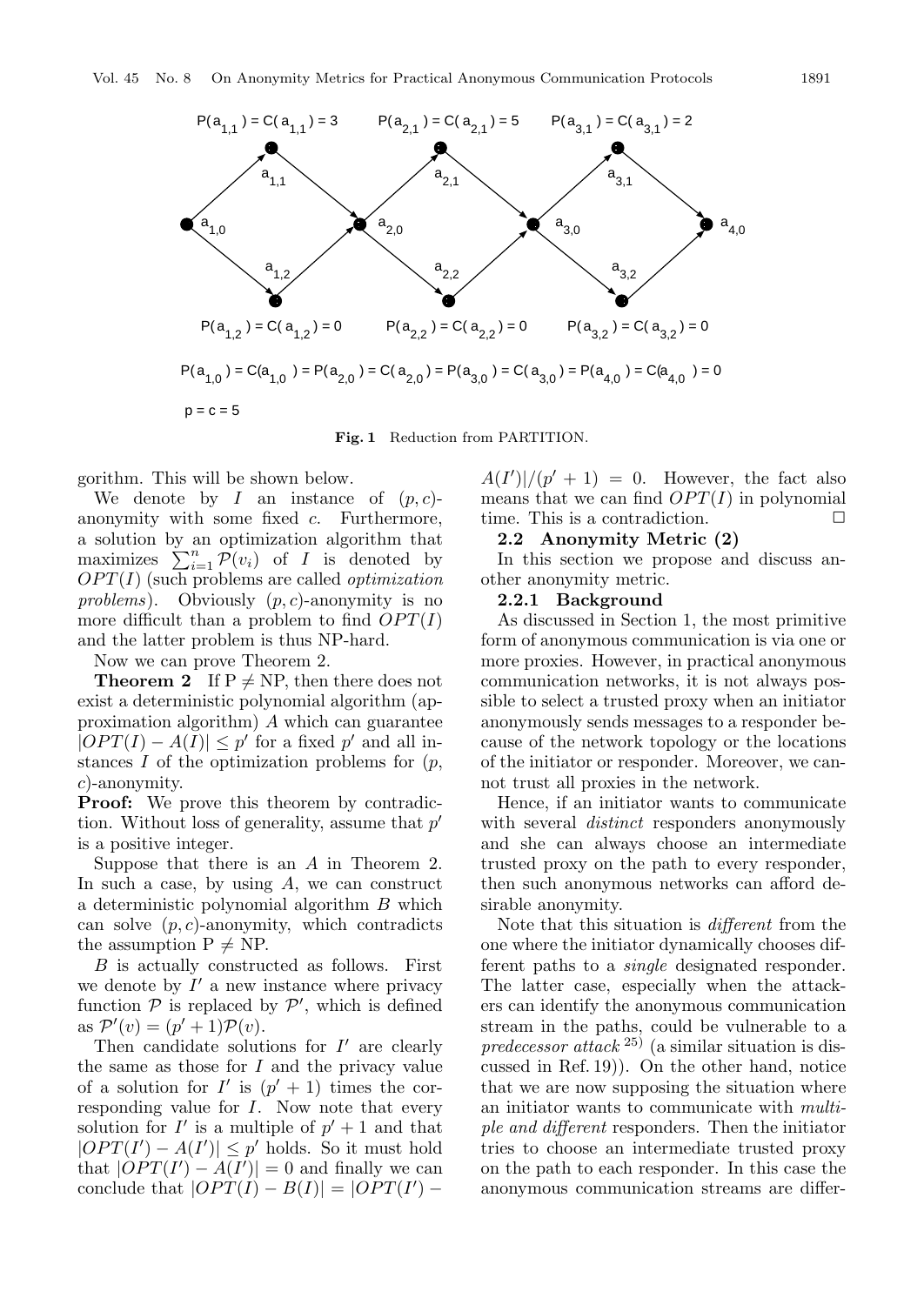ent and the attackers can not always identify them. In summary, this case is not what the predecessor attack supposes.

Now we can consider anonymity metric whether or not we can arrange trusted proxies in the anonymous network in such a way as stated above.

#### **2.2.2 Formalization and Evaluation**

Here we formalize anonymity metric discussed in Section 2.2.1.

First, as in Section 2.1.2, we regard a network as a directed graph  $G = (V, E)$ . Moreover, let  $s \in V$  and a set of nodes  $\{d_1, d_2, \ldots, d_i\} \subseteq V$ be an initiator and a set of responders, respectively.

Now we can formalize anonymity metric discussed in Section 2.2.1 as follows:

**Definition 2** Suppose that we are given a directed graph  $G = (V, E), s \in V$ , and a set of nodes  $\{d_1, d_2, \ldots, d_j\} \subseteq V$ . In such a case, if for a fixed positive value  $t \leq |V|$  there exist a subset  $T \subseteq V$ ,  $|T| \leq t$  such that we can always find some  $n \in T$  on paths from s to every  $d \in$  $\{d_1,\ldots,d_j\}$ , then we call G is *t*-locatable with respect to s and  $\{d_1, \ldots, d_j\}.$ 

Next we shall discuss whether or not deterministic protocols can efficiently provide anonymity in terms of the metric. For that purpose, we define a decision problem corresponding to the anonymity metric as follows:

**Problem 3** (*t*-locatability)

**[INSTANCE]** A directed graph  $G = (V, E)$ ,  $s \in V$ , a responder set  $\{d_1, d_2, \ldots, d_j\} \subseteq V$ , and a positive value  $t \leq |V|$ .

**[QUESTION]** Is a graph G t-locatable with respect to initiator s and a responder set  ${d_1, d_2, \ldots, d_i}$ ?

Based on the above definitions, we can now prove Theorem 3.

**Theorem 3** t-locatability is NP-complete. **Proof:** t-locatability is in NP. This is because we can construct a non-deterministic polynomial algorithm which arbitrarily chooses a subset of V and determines whether or not the subset satisfies the condition of t-locatability.

Next we show that an NP-complete problem, "VERTEX COVER", is in polynomial time reduced to t-locatability. VERTEX COVER is defined below  $9$ :

**Problem 4** (VERTEX COVER)

**[INSTANCE]** Graph  $G = (V, E)$ , positive integer  $K \leq |V|$ .

**[QUESTION]** Is there a vertex cover of size K or less for G, i.e., a subset  $V' \subseteq V$  with



**Fig. 2** An Instance of VERTEX COVER.



**Fig. 3** Reduction from VERTEX COVER.

 $|V'| \leq K$  such that for each edge  $\{u, v\} \in E$  at least one of u and v belongs to  $V'$ ? where  $G$  is an undirected graph.

Given an instance of VERTEX COVER, we transform it into an instance of  $t$ -locatability, which is defined as follows:

- Graph  $G'' = (V'', E'')$ , where  $V'' = \{s\} \cup$  $V \cup \{v_1v_2 \mid (v_1, v_2) \in E\}$  and  $E'' = \{(s, v) \mid v \in V\}$  $\cup \{(v_1, v_1v_2), (v_2, v_1v_2) \mid (v_1, v_2) \in E\}.$
- $\bullet$  initiator = s,
- responder set =  $\{v_1v_2 \mid (v_1, v_2) \in E\}$
- $\bullet$   $t = K$

Note that in the above reduction,  $v_1v_2$  $((v_1, v_2) \in E)$  represents a single node in  $G''$ .

To demonstrate an example of the reduction, we pay attention to an instance of VERTEX COVER as shown in **Fig. 2**. The instance is reduced to the instance of t-locatability depicted in **Fig. 3**.

Below we show that the reduction given above is actually polynomial time reduction from VERTEX COVER to t-locatability.

First let us suppose that VERTEX COVER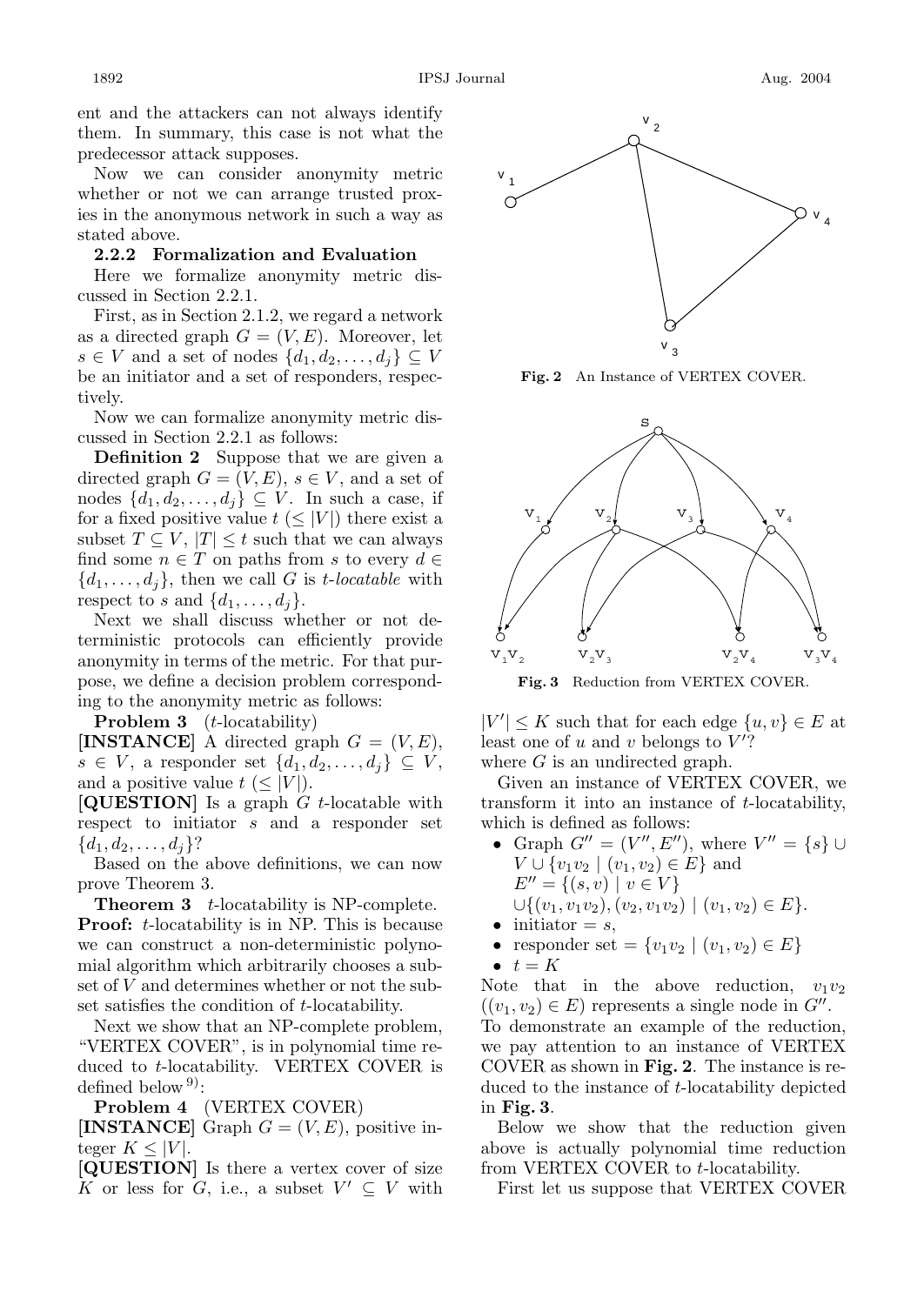has a solution  $V' = \{v_{i_1}, v_{i_2}, \ldots, v_{i_j}\}$  (j  $\leq$ K). In such a case  $T = V' (\subseteq V'')$  is a solution for the corresponding instance of  $t$ locatability. The reason is as follows. Let  $R =$  ${v_1v_2 \mid (v_1, v_2) \in E}$  be a responder set of  $G''$ . Then a path from s to a responder  $v_1v_2 \in R$ is either  $s \to v_1 \to v_1v_2$  or  $s \to v_2 \to v_1v_2$ . Keeping in mind that  $(v_1, v_2) \in E$  and V' is a solution of VERTEX COVER, we can see that either  $v_1 \in V' (= T)$  or  $v_2 \in V' (= T)$  holds. Consequently all we have to do is to place a proxy on  $v_1 \in V''$  or  $v_2 \in V''$ , respectively in the former case or the latter.

Conversely, if an instance of  $t$ -locatability given above has a solution  $T = \{v_{i_1}, v_{i_2}, \ldots, v_{i_i}\},\$ then we can conclude that  $V' = T$  in a similar manner.

At this stage it should be clear that the above reduction can be done in polynomial time.  $\Box$ 

Now we consider an approximation algorithm to the optimization problem for t-locatability. In a similar way as in the case of  $(p, c)$ anonymity, given an instance I of the optimization problem for t-locatability, we denote by  $OPT(I)$  a solution found by an optimization algorithm of the problem that minimizes  $t$ . Then we can show that it is difficult to even find a solution approximate to the optimal one.

**Theorem 4** If  $P \neq NP$ , then no polynomial time approximation algorithm  $\tilde{A}$  for  $t$ locatability can guarantee  $|\widetilde{OPT}(I)-A(I)| \leq t'$ for a fixed constant  $t'$ .

**Proof:** We can show this theorem again by contradiction as Theorem 2. Without loss of generality, we assume that  $t'$  is a positive integer.

Suppose that A is actually such an approximate algorithm in Theorem 4. Then by using A we can construct a deterministic polynomial time algorithm B which can solve t-locatability.

B is constructed as follows. First we consider a new instance  $I'$  of t-locatability, where graph G is replaced by a new graph  $G' = (V', E')$ . G' has the same s as I and consists of  $(t'+1)$ graphs, each of which is isomorphic to G.

More precisely,  $G'$  is defined as follows:

$$
V' = \{s\} \cup \{v[i] \mid v \in V, 1 \le i \le t' + 1\}
$$
  

$$
\cup \{v_1[i]v_2[i] \mid v_1v_2 \in V, 1 \le i \le t' + 1\}
$$
  

$$
E' = \{(s, v[i]) | v \in V, 1 \le i \le t' + 1\}
$$
  

$$
\cup \{(v_1[i], v_1[i]v_2[i]) \mid v_1v_2 \in V, 1 \le i \le t' + 1\}
$$

$$
\cup \{ (v_2[i], v_1[i]v_2[i]) \mid v_1v_2 \in V, 1 \le i \le t' + 1 \}
$$

Then the corresponding nodes in  $G$  to candidate solutions for  $I'$  are clearly the candidate solutions for  $I$  and the number of proxies of a solution for  $I'$  is  $(t'+1)$  times the corresponding value for I. Now note that every solution for  $I'$  is a multiple of  $t' + 1$  and that  $|OPT(I') - A(I')| \leq t'$  holds. So it must hold that  $|\hat{OPT}(I') - A(I')| = 0$  and finally we can conclude that  $|OPT(I) - B(I)| = |OPT(I') A(I')|/(t'+1) = 0$ . However, the fact also means that we can find  $OPT(I)$  in polynomial time. Contradiction.

#### **2.3 Discussion**

So far we have proposed and thoroughly discussed two new anonymity metrics for practical anonymous networks  $((p, c)$ -anonymity, t-locatability). It is also possible to develop other anonymity metrics. In this section we take into consideration some anonymity metrics other than  $(p, c)$ -anonymity and t-locatability.

For example, as mentioned before, it is the most intuitive to adopt anonymity metric which considers anonymity properties where the level of anonymity becomes higher as the path which anonymous communication follows becomes longer. Generally speaking, this can be formalized by a decision problem "LONGEST  $PATH"$ <sup>9)</sup>.

**Problem 5** (LONGEST PATH)

**[INSTANCE]** Graph  $G = (V, E)$ , length  $l(e) \in Z^+$  for each  $e \in E$ , positive integer K, specified vertices  $s, t \in V$ .

**[QUESTION]** Is there a simple path in G from s to  $t$  of length  $K$  or more, i.e., whose edge lengths sum to at least  $K$ ?

LONGEST PATH is also known to be NPcomplete  $9$ .

Let us consider another anonymity metric. When an initiator sends many messages to a responder anonymously, as the number of paths the messages follow becomes larger, it becomes more difficult for attackers to gather information about the initiator and the responder and thus more anonymity would be provided.

Anonymity metric for the case just mentioned can be formalized by (bounded) disjoint paths 9). Bounded disjoint paths are a set of paths whose lengths are limited by some bound and no pair of which have a node in common. More formally, the problem is defined as follows.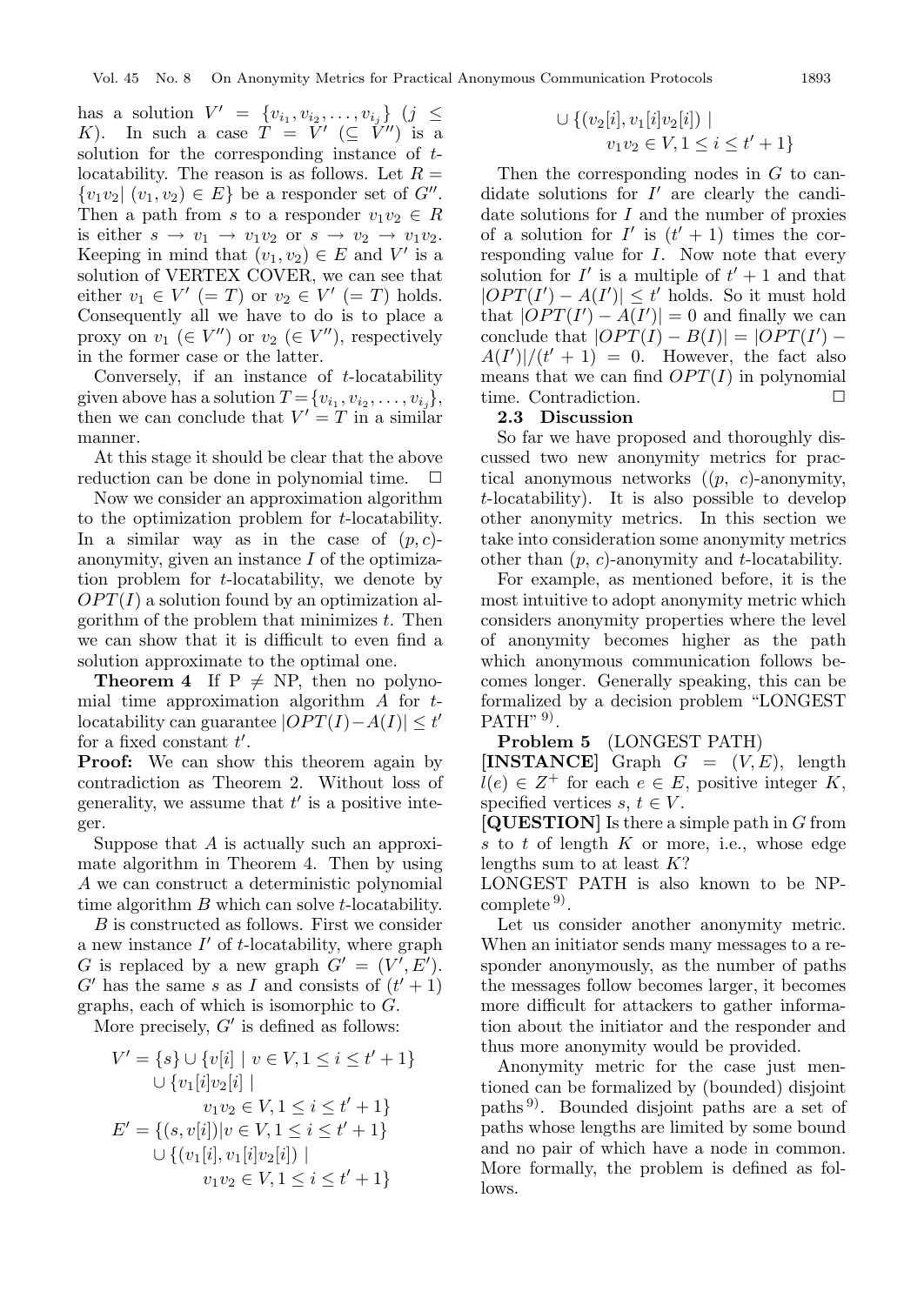## **Problem 6** (MAXIMUM LENGTH-BOUNDED DISJOINT PATHS)

**[INSTANCE]** Graph  $G = (V, E)$ , specified vertices s and t, positive integers  $J, K \leq |V|$ . **[QUESTION]** Does G contain J or more mutually vertex disjoint paths from  $s$  to  $t$ , none involving more than K edges?

MAXIMUM LENGTH-BOUNDED DISJOINT PATHS is  $NP$ -complete<sup>9)</sup>.

We also considered other anonymity metrics, which are omitted from this paper due to the lack of space, most of which are in NPcomplete. Needless to say, it is strongly believed that it is almost impossible to solve NPcomplete problems efficiently (i.e., in polynomial time). This implies that  $NP \neq P$ . As a consequence we have succeeded in showing some theoretical limits of deterministic approaches.

Therefore based on the discussion so far, generally speaking, it is difficult to establish effective practical anonymous networks only by means of deterministic approaches. Hence practical anonymous networks should be built with probabilistic or heuristic approaches .

## **3. Heuristic Approaches and Simulation Experiments**

Based on the discussion in the previous section, we can consider several heuristic approaches for practical anonymous protocols. In this section we shall present the approaches, conduct simulation experiments to investigate how they work, and finally discuss several aspects of them. Especially, anonymous protocols considered in the experiments suggest some possible extensions to the famous Crowds anonymous system. Furthermore, we show that if we monitor only the neighbors and assign appropriate privacy and cost values to the nodes, then we can get significant effects.

## **3.1 Descriptions of Simulations**

In this section we discuss the background for our simulation experiments.

In order to conduct network simulation, first we have to generate network topologies which conform to the existing networks. Therefore in these years many researches have been done on such network generators. In our simulation experiments, we have used *Inet* topology generator developed in Michigan University 24).

Next we focus our attention on privacy and cost functions. Although we can suppose various privacy and cost functions, in the simulation we define the functions according to the following policies:

- **N1** Privacy and cost values are generated at random.
- **N2** Larger cost and smaller privacy values are assigned to articulation nodes . Intuitively speaking, articulation nodes are the points where various paths join and so the attacks to such nodes can pose a serious threat to anonymity properties. In other words, N2 is one example scenario in favor of attackers.

In our simulation, we assign every articulation node and its adjacent node (i.e., connected through an edge) to more than 0.8 times the maximum cost value with probability 0.8. Furthermore, with probability 0.8, we assign every articulation node and its adjacent node to less than 0.2 times the maximum privacy value.

Furthermore, in our simulation we implement the following anonymous communication protocols.

- **P1** Crowds protocol 19)
- **P2** Crowds protocol with a strategy to choose a node with the smallest cost value when forwarding messages.
- **P3** Crowds protocol with a strategy to choose a node with the largest anonymity value when forwarding messages.
- **P4** protocol to choose a path with the smallest sum of the cost values of the nodes on the path.
- **P5** shortest path (just for comparison)
- **P6** A single trusted proxy

## **3.2 Evaluation**

As stated in Section 3.1, there are two ways of network conditions (N1 and N2) and five ways of protocols (P1, P2, P3, P4, P5, and P6). Thus we combinedly have twelve ways of simulation experiments. Henceforth we call each of them  $P1+N1$ ,  $P1+N2$ ,  $P2+N1$ ,  $P2+N2$ , P3+N1, P3+N2, P4+N1, P4+N2, P5+N1, P5+N2, P6+N1, and P6+N2, respectively.

The network topology used in our simulation

In some systems 2)∼4),18), anonymous communication paths are fixed or determined in advance. However, except for a few systems such as anonymizer and simple broadcast type ones, most of them use encryption or random numbers and hence have undeterministic features.

Articulation nodes are what increase the number of connected components of the graph if they are removed 11).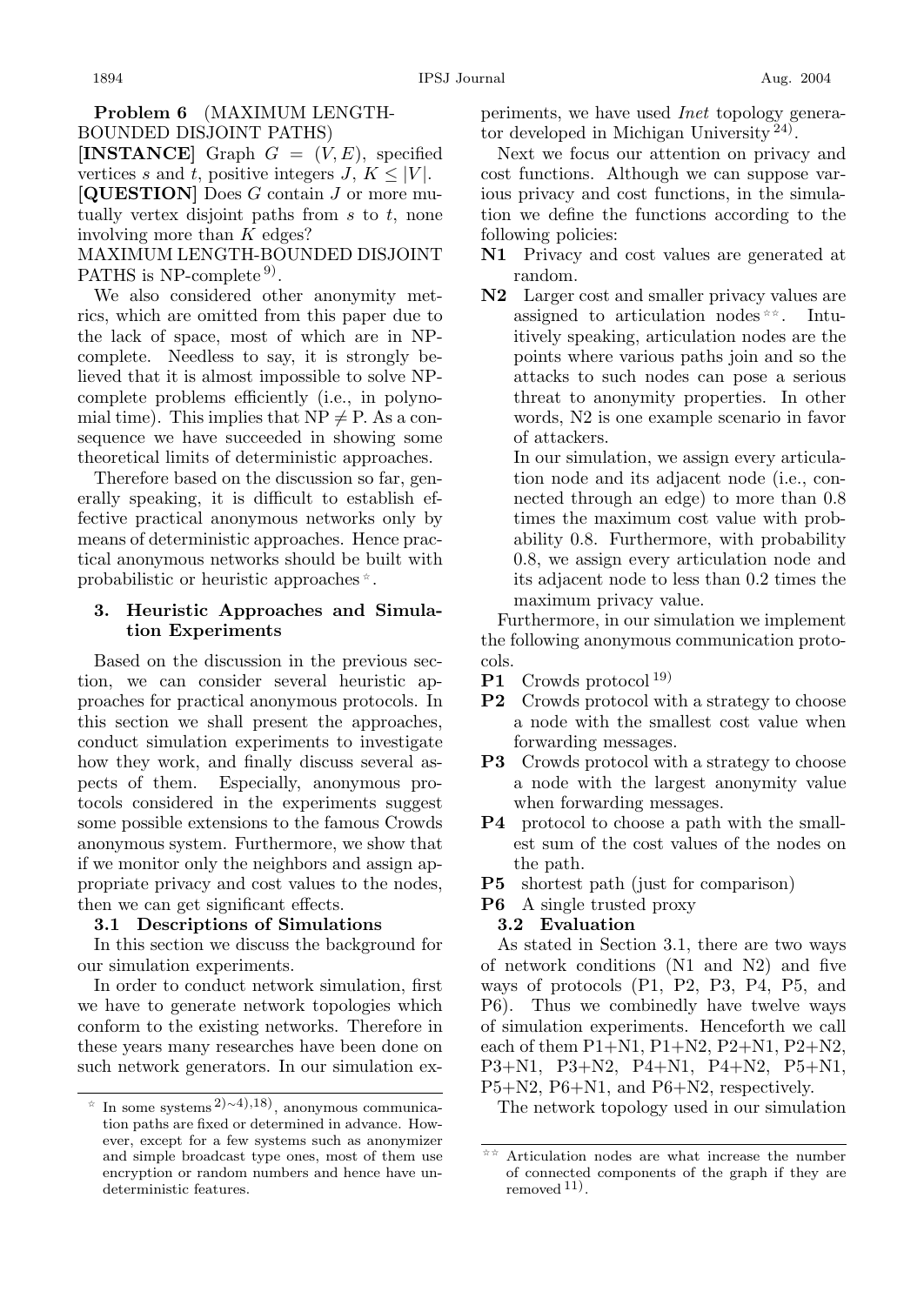|         | $P1 + N1$ | $P2+N1$ | $P3 + N1$ | $P4 + N1$ | $P5+N1$ | $P6+N1$ |
|---------|-----------|---------|-----------|-----------|---------|---------|
| length  | 5.68      | 5.55    | 5.86      | 3.93      | 3.86    | 6.48    |
| cost    | 2968.53   | 2390.54 | 3112.20   | 1790.56   | 2174.50 | 2954.33 |
| privacy | 3119.67   | 2973.76 | 3818.19   | 2259.76   | 2232.12 | 3910.45 |

**Table 1** Simulation results (N1).

| <b>Table 2</b> Simulation results $(N2)$ . |  |  |  |  |
|--------------------------------------------|--|--|--|--|
|                                            |  |  |  |  |

|         | $P1+N2$   | $P2+N2$ | $P3+N2$ | $P4+N2$ | $P5+N2$ | $P6 + N2$ |
|---------|-----------|---------|---------|---------|---------|-----------|
| length  | $_{5.51}$ | 5.71    | 5.59    | 3.77    | 3.88    | 6.55      |
| cost    | 5392.66   | 4893.18 | 5132.26 | 3670.01 | 4019.74 | 6028.06   |
| privacy | 1125.10   | 1512.52 | 1751.69 | 1039.15 | 843.36  | 1710.71   |

was generated by Inet and the number of the nodes is 3037. Privacy and cost values are integers from 0 to 1000. The forwarding probability of Crowds is 2/3. Finally, initiators and responders were chosen randomly and each experiment was run 1000 times. We show the averages of the simulation experiments in **Table 1** and **Table 2**.

In the following evaluation, we regard P1+N1, i.e., Crowds protocol on a network with random privacy and cost values, as the base for comparison.

First consider the case in Table 1. In comparison of P2+N1 with P1+N1, since P2 selects a node with the smallest cost value, the average of the value decreases by 19.5%. At the same time, the average privacy value also decreases by 4.7%. However, the rate of decrease of the cost value is greater than that of the privacy and consequently it shows the effectiveness of P2.

Similarly, in comparison of P3+N1 with P1+N1, since P3 selects a node with the largest privacy value, the average of the value increases by 22.4%. On the other hand, the average cost value also increases, but only by 4.8%. Hence we can see that P3 is also a promising heuristic.

With respect to P4+N1, since P4 selects a path with the smallest sum of the cost values of the nodes on the path, the rate of decrease of cost values is the largest (39.7% decrease in comparison with  $P1+N1$ ). However, the rate of decrease of the privacy values is also large  $(27.6\%$  decrease in comparison with P1+N1). This is partly because paths with smaller cost values are often shorter and hence privacy values also become smaller.

This consideration is supported by the comparison of P5+N1 with P1+N1. That is, generally speaking, as a path becomes shorter, the sums of privacy and cost values on the path also become smaller. Consequently it is not obvious whether or not P4 and P5 are useful.

Now we discuss P6+N1. This shows some increase with respect to path length (14.1% in comparison with P1+N1). This is due to the constraint where messages must go through a trusted proxy. Although costs are almost the same in both cases, the privacy values of P6+N1 increases by 25.3% in the average because of the increases of the path lengths.

In the case in Table 2, we can evaluate the experiments in a similar way as in Table 1. However, in Table 2, we can immediately see that cost and privacy ratios of P2+N2, P3+N2 and  $P4+N2$  with respect to  $P1+N2$  are better than those of P2+N1, P3+N1 and P4+N1 with respect to P1+N1, respectively. This is because N2 is a scenario in favor of attackers and we can obtain greater effects from anonymous protocols which try to enhance anonymity. On the other hand, it is not clear whether or not P5+N2 and P6+N2 are more effective than P5+N1 and P6+N1, respectively.

Note that P1 (Crowds), P2, and P3 do not need information about a whole network, but only about the neighborhood nodes. In other words, from the simulation experiments, we can see that if we monitor only the neighbors and assign appropriate privacy and cost values to the nodes, then we can get significant effects. In particular, since Crowds does not take into consideration such cases, if we slightly modify it as P2 or P3, then we can get more effective version of Crowds anonymous communication protocols.

#### **4. Conclusion**

Anonymous communication networks are indispensable to protect users' privacy in open networks such as the Internet. In the paper we have evaluated various aspects of anonymity properties afforded by practical anonymous communication networks.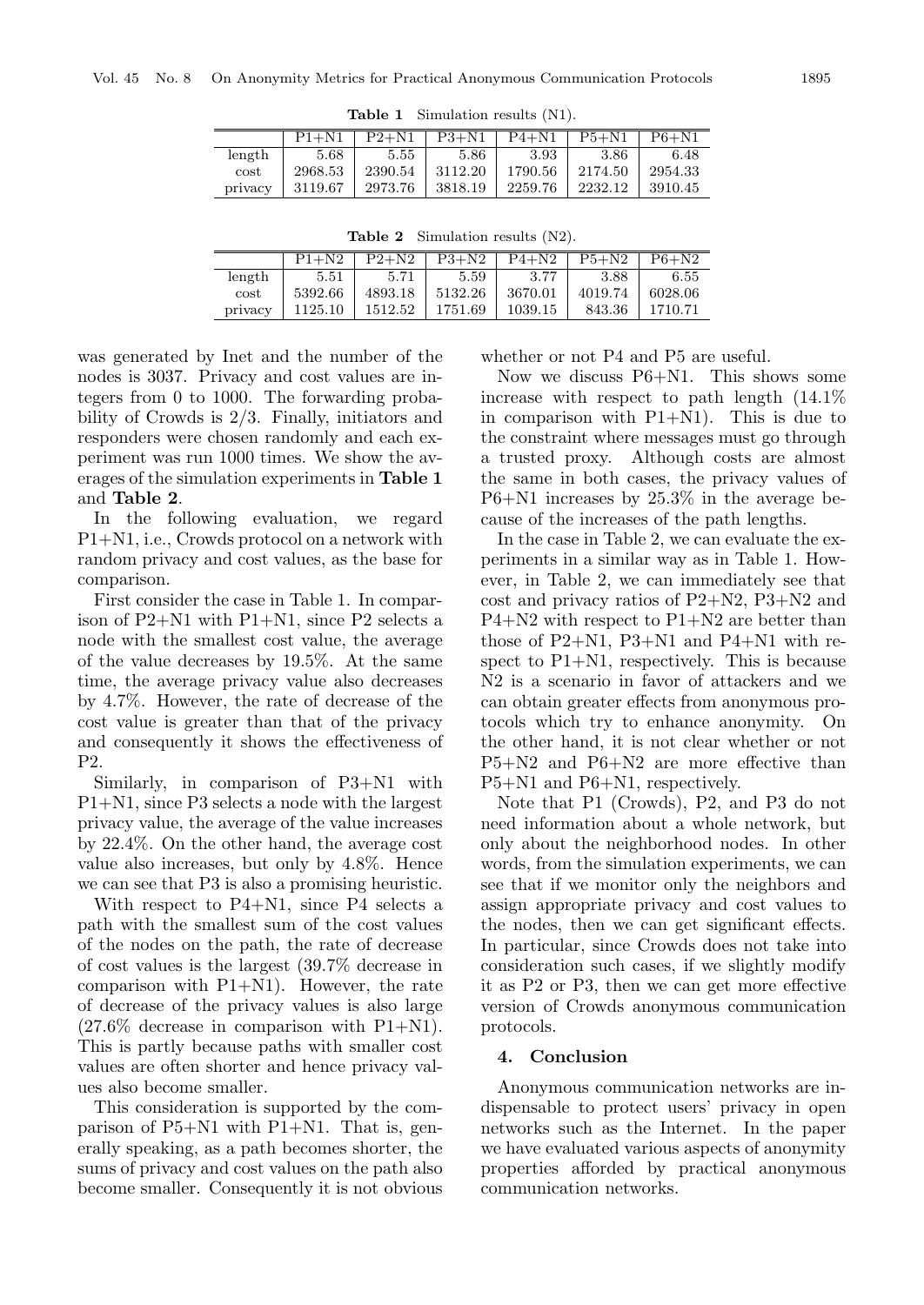In this paper we proposed two novel anonymity metrics for practical anonymous communication networks. Furthermore we discussed whether or not deterministic protocols can provide anonymity efficiently in terms of computational complexity. Unfortunately, we can show that we have little hope of efficient anonymous networks only by means of deterministic approaches.

Finally we run simulation experiments and discussed the results. Simulation results show that we can enhance anonymity only by taking into consideration the neighborhood nodes. Especially, anonymous protocols considered in the experiments suggest some possible extensions to the famous Crowds anonymous system.

**Acknowledgments** The authors would like to thank the anonymous referees for valuable and helpful comments on this paper.

#### **References**

- 1) Abe, M.: Universally Verifiable Mix-net with Verification Work Independent of the Number of Mix-servers, *IEICE Transaction on Fundamentals*, Vol.E83-A, No.7, pp.1431–1440  $(2000).$
- 2) Anonymizer: http://www.anonymizer.com/.
- 3) Chaum, D.: Untraceable Electronic Mail, Return Addresses, and Digital Pseudonyms, *Comm. ACM*, Vol.24, No.2, pp.84–88 (1981).
- 4) Chaum, D.: The Dining Cryptographers Problem: Unconditional Sender and Recipient Untraceability, *Journal of Cryptography*, Vol.1, No.1, pp.65–75 (1988).
- 5) Desmedt, Y. and Kurosawa, K.: How to Break a Practical MIX and Design a New One, *Advances in Cryptography—EUROCRYPT 2000*, Preneel, B.(Ed.), Lecture Notes in Computer Science, Vol.1807, pp.557–572, Springer-Verlag  $(2000).$
- 6) Díaz, C., Seys, S., Claessens, J. and Preneel, B.: Towards Measuring Anonymity, *Privacy Enhancing Technologies* (*PET*), Dingledine, R. and Syverson, P.F.(Eds.), Lecture Notes in Computer Science, Vol.2482, pp.54–68, Springer-Verlag (2002).
- 7) Dingledine, R., Freedman, M.J., Hopwood, D. and Molnar, D.: A Reputation System to Increase MIX-Net Reliability, *Information Hiding: 4th International Workshop, IHW 2001*, Moskowitz, I.S.(Ed.), Lecture Notes in Computer Science, Vol.2137, pp.126–140 (2001).
- 8) Dingledine, R. and Syverson, P.: Reliable MIX Cascade Networks through Reputation, *Sixth International Financial Cryptography Conference* (*FC 2002*) (2002).
- 9) Garey, M.R. and Johnson, D.S.: *Computers and Intractability—A Guide to the Theory of NP-completeness*, W.H. Freeman and Co. (1979).
- 10) Goldschlag, D.M., Reed, M.G. and Syverson, P.F.: Hiding Routing Information, *Information Hiding*, Anderson, R.(Ed.), Lecture Notes in Computer Science, Vol.1174, pp.137–150, Springer-Verlag (1996).
- 11) Harary, F.: *Graph Theory*, Perseus Publishing (1995).
- 12) Inoue, D. and Matsumoto, T.: Rivulet: An Anonymous Communication Method Based on Group Communication, *IEICE Transactions on Fundamentals of Electronics, Communications and Computer Sciences*, Vol.E85-A, No.1, pp.94–101 (2002).
- 13) International Organization of Standardization (ISO): International Standard ISO/IEC 15408 (1999). Technically identical to Common Criteria version 2.1.
- 14) Jakobsson, M. and Juels, A.: An Optimally Robust Hybrid MIX Network, *Proc. 20th Annual ACM Symposium on Principles of Distributed Computing* (*PODC* ), pp.284–292 (2001).
- 15) Kitazawa, S., Nagano, S., Soshi, M. and Miyaji, A.: Anonymous Communication with Elementary Cyclic Routes, *IPSJ Journal*, Vol.41, No.8, pp.2148–2160 (2000). (In Japanese).
- 16) Kitazawa, S., Soshi, M. and Miyaji, A.: An Agent-Based Model of Anonymous Communication Protocols, *Proc.10th IEEE International Workshops on Enabling Technologies: Infrastructure for Collaborative Enterprise* (*WET-ICE 2001*), pp.177–182 (2001).
- 17) Kitazawa, S., Soshi, M. and Miyaji, A.: Evaluation of Anonymity of Practical Anonymous Communication Networks, *8th Australasian Conference on Information Security and Privacy—ACISP 2003*, Safavi-Naini, R. and Seberry, J.(Eds.), Lecture Notes in Computer Science, Vol.2727, pp.13–26, Springer-Verlag (2003).
- 18) Pfitzmann, A.: A Switched/Broadcast ISDN to Decrease User Observability, *Proc. 1984 International Zurich Seminar on Digital Communications, Applications of Coding, Channel Coding and Secrecy Coding*, pp.183–190 (1984).
- 19) Reiter, M.K. and Rubin, A.D.: Crowds: anonymity for Web transactions, *ACM Transactions on Information and System Security*, Vol.1, No.1, pp.66–92 (1998).
- 20) Reiter, M.K. and Stubblebine, S.G.: Path Independence for Authentication in Large-Scale Systems, *ACM Conference on Computer and*